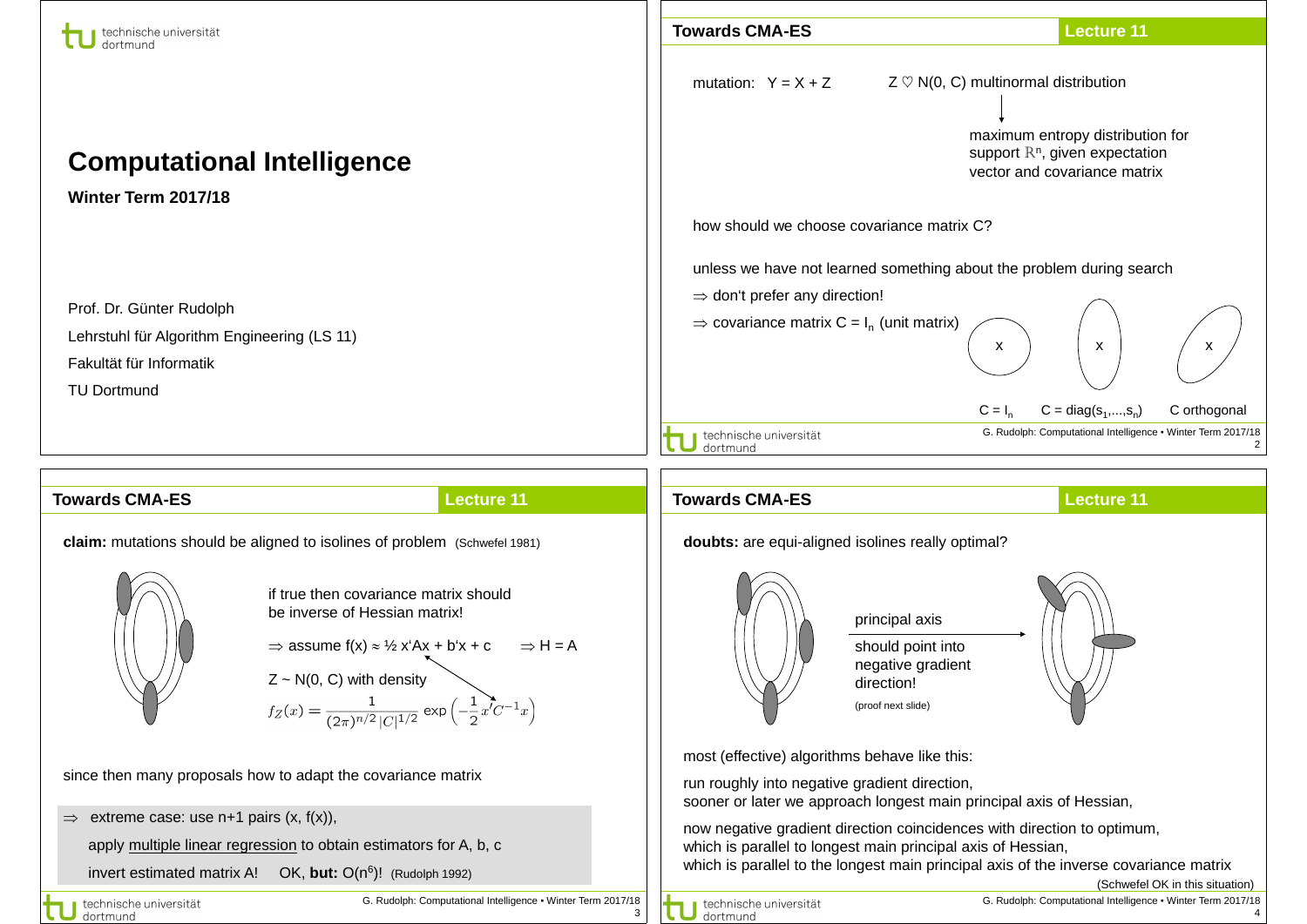| <b>Towards CMA-ES</b>                                                                                                                                                                                                                                                                                                                                                              | <b>Lecture 11</b>                                            | <b>Towards CMA-ES</b>                                                                                                                                                                                                                                                                                                                                                                              | <b>Lecture 11</b>                                            |  |
|------------------------------------------------------------------------------------------------------------------------------------------------------------------------------------------------------------------------------------------------------------------------------------------------------------------------------------------------------------------------------------|--------------------------------------------------------------|----------------------------------------------------------------------------------------------------------------------------------------------------------------------------------------------------------------------------------------------------------------------------------------------------------------------------------------------------------------------------------------------------|--------------------------------------------------------------|--|
| $Z = rQu$ , $A = B'B$ , $B = Q^{-1}$                                                                                                                                                                                                                                                                                                                                               |                                                              | Apart from (inefficient) regression, how can we get matrix elements of Q?                                                                                                                                                                                                                                                                                                                          |                                                              |  |
| $f(x+rQu) = \frac{1}{2}(x+rQu)'A(x+rQu) + b'(x+rQu) + c$<br>$= \frac{1}{2}(x'Ax + 2rx'AQu + r^2u'Q'AQu) + b'x + rb'Qu + c$<br>$= f(x) + rx' AQu + rb'Qu + \frac{1}{2}r^2u'Q'AQu$<br>$= f(x) + r(Ax + b + \frac{r}{2}AQu)'Qu$<br>$= f(x) + r(\nabla f(x) + \frac{r}{2}AQu)'Qu$<br>$= f(x) + r \nabla f(x)'Qu + \frac{r^2}{2}u'Q'AQu$<br>$= f(x) + r \nabla f(x)'Qu + \frac{r^2}{2}$ |                                                              | $\Rightarrow$ iteratively:<br>$C^{(k+1)}$ = update( $C^{(k)}$ , Population <sup>(k)</sup> )<br>basic constraint: $C^{(k)}$ must be positive definite (p.d.) and symmetric for all $k \ge 0$ ,<br>otherwise Cholesky decomposition impossible: $C = Q'Q$<br>Lemma<br>Let A and B be quadratic matrices and $\alpha$ , $\beta$ > 0.<br>a) A, B symmetric $\Rightarrow \alpha A + \beta B$ symmetric. |                                                              |  |
|                                                                                                                                                                                                                                                                                                                                                                                    |                                                              | A positive definite and B positive semidefinite $\Rightarrow \alpha A + \beta B$ positive definite<br>b)                                                                                                                                                                                                                                                                                           |                                                              |  |
| if Qu were deterministic<br>$\Rightarrow$ set Qu = - $\nabla f(x)$<br>(direction of steepest descent)                                                                                                                                                                                                                                                                              |                                                              | Proof:<br>ad a) C = $\alpha$ A + $\beta$ B symmetric, since c <sub>ii</sub> = $\alpha$ a <sub>ii</sub> + $\beta$ b <sub>ii</sub> = $\alpha$ a <sub>ii</sub> + $\beta$ b <sub>ii</sub> = c <sub>ii</sub><br>ad b) $\forall x \in \mathbb{R}^n \setminus \{0\}: x(\alpha A + \beta B) x = \alpha x^4 Ax + \beta x^4 Bx > 0$                                                                          |                                                              |  |
| technische universität<br>dortmund                                                                                                                                                                                                                                                                                                                                                 | G. Rudolph: Computational Intelligence . Winter Term 2017/18 | technische universität<br>dortmund                                                                                                                                                                                                                                                                                                                                                                 | G. Rudolph: Computational Intelligence • Winter Term 2017/18 |  |

| <b>Towards CMA-ES</b>                                                                                                                                                                                                                                                                                  | <b>Lecture 11</b>                                            | <b>CMA-ES</b>                                                                                                                                                                                                         | <b>Lecture 11</b>                                                                                                                                                  |  |
|--------------------------------------------------------------------------------------------------------------------------------------------------------------------------------------------------------------------------------------------------------------------------------------------------------|--------------------------------------------------------------|-----------------------------------------------------------------------------------------------------------------------------------------------------------------------------------------------------------------------|--------------------------------------------------------------------------------------------------------------------------------------------------------------------|--|
| <b>Theorem</b><br>A quadratic matrix $C^{(k)}$ is symmetric and positive definite for all $k \ge 0$ ,<br>if it is built via the iterative formula $C^{(k+1)} = \alpha_k C^{(k)} + \beta_k v_k v'_k$<br>where $C^{(0)} = I_n$ , $v_k \neq 0$ , $\alpha_k > 0$ and liminf $\beta_k > 0$ .                |                                                              | <b>Idea:</b> Don't estimate matrix C in each iteration! Instead, approximate <i>iteratively!</i><br>(Hansen, Ostermeier et al. 1996ff.)<br>$\rightarrow$ Covariance Matrix Adaptation Evolutionary Algorithm (CMA-EA) |                                                                                                                                                                    |  |
| Proof:<br>If $v \neq 0$ , then matrix $V = vv'$ is symmetric and positive semidefinite, since<br>• as per definition of the dyadic product $v_{ii} = v_i \cdot v_i = v_i \cdot v_i = v_{ii}$ for all i, j and<br>• for all $x \in \mathbb{R}^n : x^k(vv^k) = (x^k v) \cdot (v^k x) = (x^k v)^2 \ge 0.$ |                                                              | Set initial covariance matrix to $C^{(0)} = I_n$<br>$C^{(t+1)} = (1-\eta) C^{(t)} + \eta \sum_{i=1}^{n} w_i (x_{i:\lambda} - m^{(t)}) (x_{i:\lambda} - m^{(t)})$                                                      | $\eta$ : "learning rate" $\in$ (0,1)<br>$w_i$ : weights; mostly $1/\mu$                                                                                            |  |
| Thus, the sequence of matrices $v_k v'_k$ is symmetric and p.s.d. for $k \ge 0$ .<br>Owing to the previous lemma matrix $C^{(k+1)}$ is symmetric and p.d., if<br>$C^{(k)}$ is symmetric as well as p.d. and matrix $v_k v'_k$ is symmetric and p.s.d.                                                  |                                                              | $m = \frac{1}{\mu} \sum_{i=1}^{r} x_{i:\lambda}$<br>mean of all selected parents<br>sorting: $f(x_{1:\lambda}) \leq f(x_{2:\lambda}) \leq  \leq f(x_{\lambda:\lambda})$                                               | complexity:<br>$O(\mu n^2 + n^3)$                                                                                                                                  |  |
| Since $C^{(0)} = I_n$ symmetric and p.d. it follows that $C^{(1)}$ is symmetric and p.d.<br>Repetition of these arguments leads to the statement of the theorem.                                                                                                                                       | G. Rudolph: Computational Intelligence . Winter Term 2017/18 | <b>Caution:</b> must use mean $m^{(t)}$ of "old" selected parents; not "new" mean $m^{(t+1)}$ !                                                                                                                       | $\Rightarrow$ Seeking covariance matrix of fictitious distribution pointing in gradient direction!<br>G. Rudolph: Computational Intelligence . Winter Term 2017/18 |  |
| technische universität<br>dortmund                                                                                                                                                                                                                                                                     |                                                              | technische universität<br>dortmund                                                                                                                                                                                    |                                                                                                                                                                    |  |